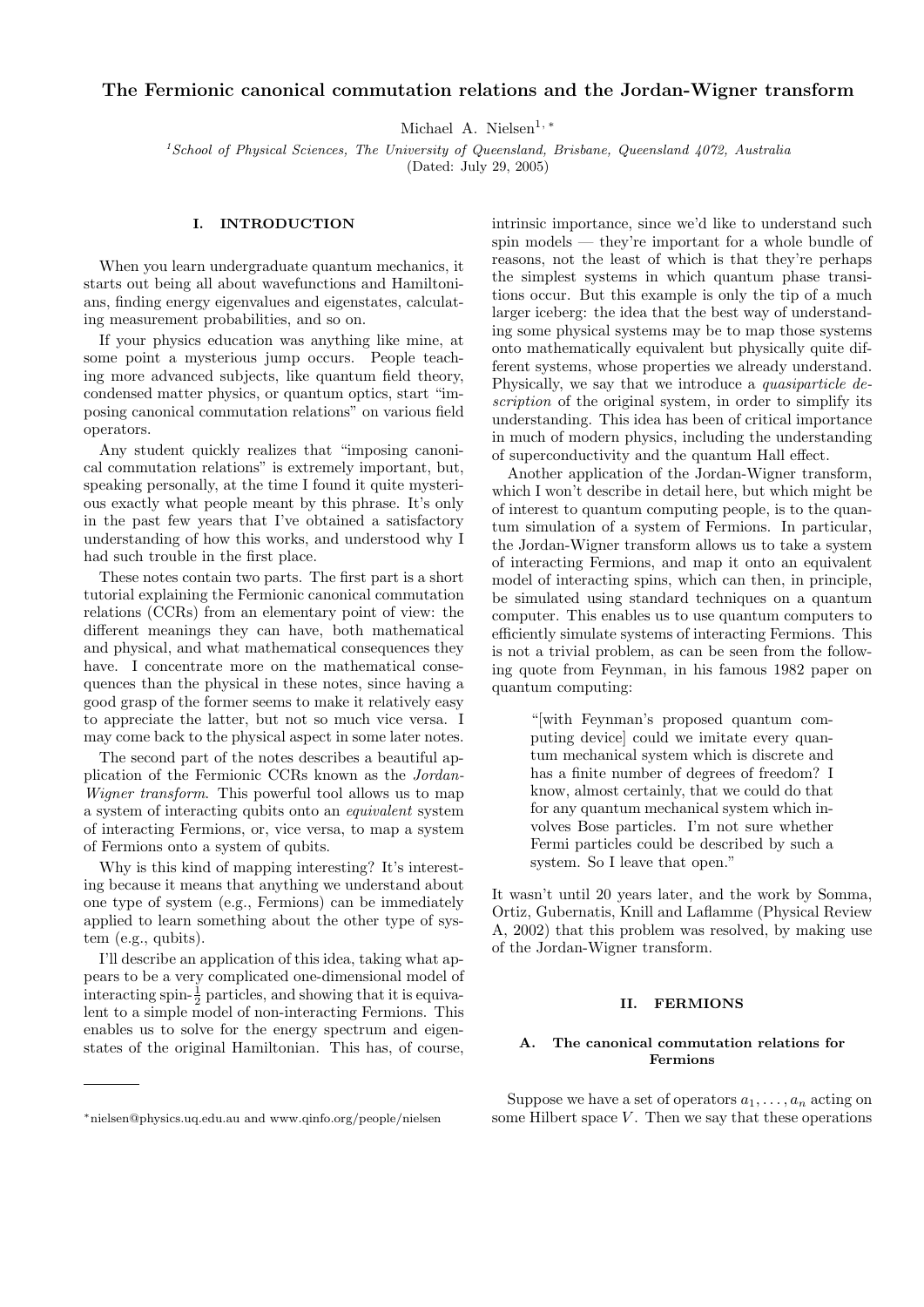satisfy the canonical commutation relations (CCRs) for Fermions if they satisfy the equations

$$
\{a_j, a_k^{\dagger}\} = \delta_{jk}I; \ \{a_j, a_k\} = 0, \tag{1}
$$

where  $\{A, B\} \equiv AB + BA$  is the anticommutator. Note that when we take the conjugate of the second of these relations we obtain  $\{a_j^{\dagger}, a_k^{\dagger}\}=0$ , which is sometimes also referred to as one of the CCRs. It is also frequently useful to set  $j = k$ , giving  $a_j^2 = (a_j^{\dagger})^2 = 0$ .

How should one understand the CCRs? One way of thinking about the CCRS is in an axiomatic mathematical sense. In this way of thinking they are purely mathematical conditions that can be imposed on a set of matrices: for a given set of matrices, we can simply check and verify whether those matrices satisfy or do not satisfy the CCRs. For example, when the state space  $V$  is that of a single qubit, we can easily verify that the operator  $a = |0\rangle\langle 1|$  satisfies the Fermionic CCRs. From this axiomatic point of view the question to ask is what consequences about the structure of V and the operators  $a_i$ can be deduced from the fact that the CCRs hold.

There's also a more sophisticated (but still entirely mathematical) way of understanding the CCRs, as an instance of the relationship between abstract algebraic objects (such as groups, Lie algebras, or Hopf algebras), and their representations as linear maps on vector spaces. My own knowledge of representation theory is limited to a little representation theory of finite groups and of Lie algberas, and I certainly do not see the full context in the way an expert on representation theory would. However, even with that limited background, one can see that there are common themes and techniques: what may appear to be an isolated technique or trick is often really an instance of a much deeper idea or set of ideas that become obvious once once one has enough broad familiarity with representation theory. I'm not going to pursue this point of view in these notes, but thought it worth mentioning for the sake of giving context and motivation to the study of other topics.

Finally, there's a physical way in which we can understand the CCRs. When we want to describe a system containing Fermions, one way to begin is to start by writing down a set of operators satisfying the CCRs, and then to try to guess what sort of Hamiltonian involving those operators could describe the interactions observed in the system, often motivated by classical considerations, or other rules of thumb. This is, for example, the sort of point of view pursued in the BCS theory of superconductivity, and which people are trying to pursue in understanding high temperature superconductors.

Of course, one can ask why physicists want to use operators satisfying the Fermionic CCRs to describe a system of Fermions, or why anyone, mathematician or physicist, would ever write down the CCRs in the first place. These are good questions, which I'm not going to try to answer here, although one or both questions might make a good subject for some future notes. (It is, of course, a *lot* easier to answer these questions once you understand the material I present here.)

Instead, I'm going to approach the Fermionic CCRs from a purely mathematical point of view, asking the question "What can we deduce from the fact that a set of operators satisfying the CCRs exists?" The surprising answer is that we can deduce quite a lot about the structure of  $V$  and the operators  $a_j$  simply from the fact that the  $a_i$  satisfy the canonical commutation relations!

#### B. Consequences of the fermionic CCRs

We will assume that the vector space  $V$  is finite dimensional, and that there are *n* operators  $a_1, \ldots, a_n$  acting on V and satisfying the Fermionic CCRs. At the end of this paragraph we're going to give a broad outline of the steps we go through. Upon a first read, some of these steps may appear a little mysterious to the reader not familiar with representation theory. In particular, please don't worry if you get a little stuck in your understanding of the outline at some points, as the exposition is very much at the bird's-eye level, and not all detail is visible at that level. Nonetheless, the reason for including this broad outline is the belief that repeated study will pay substantial dividends, if it is read in conjunction with the more detailed exposition to follow, or similar material on, e.g., representations of the Lie algebra  $su(2)$ . Indeed, the advantage of operating at the bird's-eye level is that it makes it easier to see the connections between these ideas, and the use of similar ideas in other branches of representation theory.

- We'll start by showing that the operators  $a_j^{\dagger} a_j$ are positive Hermitian operators with eigenvalues 0 and 1.
- We'll show that  $a_j$  acts as a *lowering operator* for  $a_j^{\dagger} a_j$ , in the sense that if  $|\psi\rangle$  is a normalized eigenstate of  $a_j^{\dagger} a_j$  with eigenvalue 1, then  $a_j |\psi\rangle$  is a normalized eigenstate of  $a_j^{\dagger} a_j$  with eigenvalue 0. If  $\ket{\psi}$ is a normalized eigenstate of  $a_j^{\dagger} a_j$  with eigenvalue 0, then  $a_j |\psi\rangle$  vanishes.
- Similarly,  $a_j^{\dagger}$  acts as a raising operator for  $a_j^{\dagger}a_j$ , in the sense that if  $|\psi\rangle$  is a normalized eigenstate of  $a_j^{\dagger} a_j$  with eigenvalue 0, then  $a_j^{\dagger} | \psi \rangle$  is a normalized eigenstate of  $a_j^{\dagger} a_j$  with eigenvalue 1. If  $|\psi\rangle$  is a normalized eigenstate of  $a_j^{\dagger} a_j$  with eigenvalue 1, then  $a_j^{\dagger}|\psi\rangle$  vanishes.
- We prove that the operators  $a_j^{\dagger} a_j$  form a mutually commuting set of Hermitian matrices, and thus there exists a state  $|\psi\rangle$  which is a simultaneous eigenstate of  $a_j^{\dagger} a_j$  for all values  $j = 1, \ldots, n$ .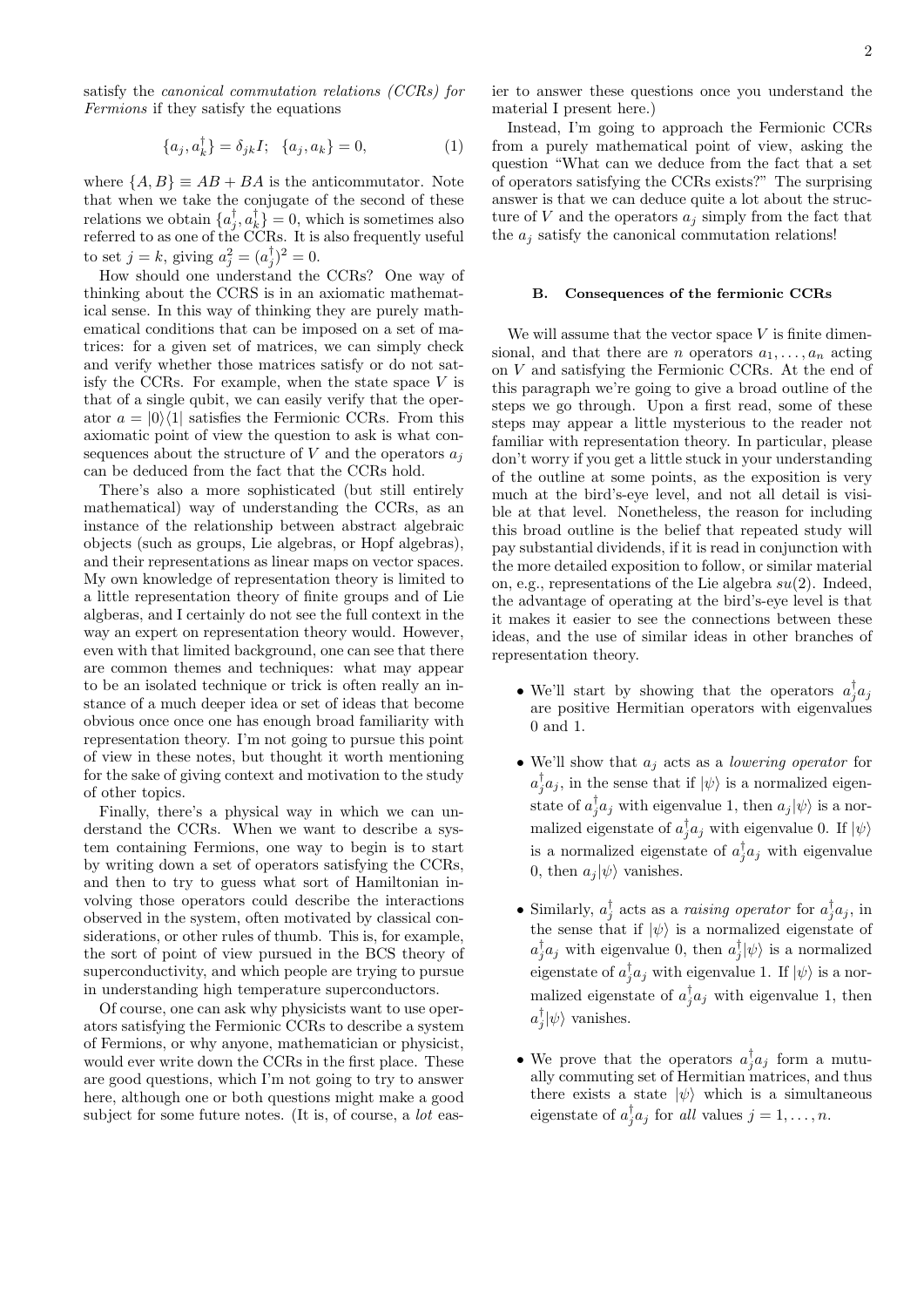- By raising and lowering the state  $|\psi\rangle$  in all possible combinations, we'll construct a set of  $2^n$  orthonormal states which are simultaneous eigenstates of the  $a_j^{\dagger} a_j$ . The corresponding vector of eigenvalues uniquely labels each state in this orthonormal basis.
- Suppose the vector space spanned by these  $2^n$  simultaneous eigenstates is  $W$ . At this point, we know that  $a_j$  and  $a_j^{\dagger}$  map W into W, and, indeed, we know everything about the action  $a_j$  and  $a_j^{\dagger}$  have on W.
- Suppose we define  $W_{\perp}$  to be the orthocomplement of W in V. Then we'll show that the  $a_j$  and  $a_j^{\dagger}$ map  $W_{\perp}$  into itself, and their restrictions to  $W_{\perp}$ satisfy the Fermionic CCRs. We can then repeat the above procedure, and identify a  $2<sup>n</sup>$ -dimensional subspace of  $W_{\perp}$  on which we know the action of the  $a_j$  and  $a_j^{\dagger}$  exactly.
- We iterate this procedure until  $W_+$  is the trivial vector space, at which point it is no longer possible to continue. At this point we have established an orthonormal basis for the whole of V with respect to which we can explicilty write down the action of both  $a_j$  and  $a_j^{\dagger}$ .

Let's go through each of these steps in more detail.

The  $a_j^{\dagger}a_j$  are positive Hermitian with eigenvalues 0 and 1: Observe that the  $a_j^{\dagger} a_j$  are positive (and thus Hermitian) matrices. We will show that  $(a_j^{\dagger} a_j)^2$  =  $a_j^{\dagger} a_j$ , and thus the eigenvalues of  $a_j^{\dagger} a_j$  are all 0 or 1.

To see this, observe that  $(a_j^{\dagger} a_j)^2 = a_j^{\dagger} a_j a_j^{\dagger} a_j =$  $-(a_j^{\dagger})^2 a_j^2 + a_j^{\dagger} a_j$ , where we used the CCR  $\{a_j, a_j^{\dagger}\} = I$ . Note also that  $a_j^2 = 0$  by the CCR  $\{a_j, a_j\} = 0$ . It follows that  $(a_j^{\dagger} a_j)^2 = a_j^{\dagger} a_j$ , as claimed.

The  $a_j$  are lowering operators: Suppose  $|\psi\rangle$  is a normalized eigenstate of  $a_j^{\dagger} a_j$  with eigenvalue 1. Then we claim that  $a_j |\psi\rangle$  is a normalized eigenstate of  $a_j^{\dagger} a_j$  with eigenvalue 0. To see that  $a_j |\psi\rangle$  is normalized, note that  $\langle \psi | a_j^\dagger a_j |\psi \rangle = \langle \psi | \psi \rangle = 1,$  where we used the fact that  $|\psi \rangle$ is an eigenstate of  $a_j^{\dagger} a_j$  with eigenvalue 1 to establish the first equality. To see that it has eigenvalue 0, note that  $a_j^{\dagger} a_j a_j |\psi\rangle = 0$ , since  $\{a_j, a_j\} = 0$ .

**Exercise:** Suppose  $|\psi\rangle$  is a normalized eigenstate of  $a_j^{\dagger} a_j$  with eigenvalue 0. Show that  $a_j |\psi\rangle = 0$ .

The  $a_j$  are raising operators: Suppose  $|\psi\rangle$  is a normalized eigenstate of  $a_j^{\dagger} a_j$  with eigenvalue 0. Then we claimed that  $a_j^{\dagger}|\psi\rangle$  is a normalized eigenstate of  $a_j^{\dagger}a_j$  with eigenvalue 1.

To see the normalization, we use the CCR  $\{a_j, a_j^{\dagger}\}=I$ to deduce  $\langle \psi | a_j a_j^{\dagger} | \psi \rangle = -\langle \psi | a_j^{\dagger} a_j | \psi \rangle + \langle \psi | \psi \rangle$ . But  $a_j^{\dagger} a_j |\psi\rangle = 0$ , by the eigenvalue assumption, and  $\langle \psi | \psi \rangle =$ 

1, whence  $\langle \psi | a_j a_j^{\dagger} | \psi \rangle = 1$ , which is the desired normalization condition.

To see that  $a_j^{\dagger}|\psi\rangle$  is an eigenstate with eigenvalue 1, use the CCR  $\{a_j, a_j^{\dagger}\}=I$  to deduce that  $a_j^{\dagger} a_j a_j^{\dagger} |\psi\rangle =$  $-a_j^{\dagger}a_j^{\dagger}a_j|\psi\rangle + a_j^{\dagger}|\psi\rangle = a_j^{\dagger}|\psi\rangle$ , where the final equality can be deduced either from the assumption that  $a_j^{\dagger} a_j |\psi\rangle =$ 0, or from the CCR  $\{a_j^{\dagger}, a_j^{\dagger}\}=0$ . This is the desired eigenvalue equation for  $a_j^{\dagger}|\psi\rangle$ .

**Exercise:** Suppose  $|\psi\rangle$  is a normalized eigenstate of  $a_j^{\dagger} a_j$  with eigenvalue 1. Show that  $a_j^{\dagger} | \psi \rangle = 0$ .

The  $a_j^{\dagger} a_j^{}$  form a mutually commuting set of observables: To see this, let  $j \neq k$ , and apply the CCRs repeatedly to obtain  $a_j^{\dagger} a_j a_k^{\dagger} a_k = a_k^{\dagger} a_k a_j^{\dagger} a_j$ , which is the desired commutativity.

Existence of a common eigenstate: It is well known that a mutually commuting set of Hermitian operators possesses a common eigenbasis. This fact is usually taught in undergraduate quantum mechanics courses; for completeness, I've included a simple proof in an appendix to these notes. We won't make use of the full power of this result here, but instead simply use the fact that there exists a normalized state  $|\psi\rangle$  which is a simultaneous eigenstate of all the  $a_j^{\dagger} a_j$  operators. In particular, for all  $j$  we have:

$$
a_j^{\dagger} a_j |\psi\rangle = \alpha_j |\psi\rangle, \tag{2}
$$

where for each j either  $\alpha_j = 0$  or  $\alpha_j = 1$ . It will be convenient to assume that  $\alpha_i = 0$  for all j. This assumption can be made without loss of generality, by applying lowering operators to the  $|\psi\rangle$  for each j such that  $\alpha_j = 1$ , resulting in a normalized state  $|vac\rangle$  such that  $a_j^{\dagger} a_j |\text{vac}\rangle = 0$  for all j.

Defining an orthonormal basis: For any vector  $\alpha = (\alpha_1, \ldots, \alpha_n)$ , where each  $\alpha_j = 0$  or 1, define a corresponding state:

$$
|\alpha\rangle \equiv (a_1^{\dagger})^{\alpha_1} \dots (a_n^{\dagger})^{\alpha_n} |\text{vac}\rangle. \tag{3}
$$

It is clear that there are  $2^n$  such states  $|\alpha\rangle$ , and that they form an orthonormal set spanning a subspace of V that we shall call W.

The action of the  $a_j$  and  $a_j^{\dagger}$  on W: How do  $a_j$  and  $a_j^{\dagger}$  act on W? Stated another way, how do they act on the orthonormal basis we have constructed for  $W$ , the states  $|\alpha\rangle$ ? Applying the CCRs and the definition of the states  $|\alpha\rangle$  it is easy to verify that the action of  $a_i$  is as follows:

- Suppose  $\alpha_j = 0$ . Then  $a_j |\alpha\rangle = 0$ .
- Suppose  $\alpha_j = 1$ . Let  $\alpha'$  be that vector which results when the j<sup>th</sup> entry of  $\alpha$  is changed to 0. Then  $a_j |\alpha\rangle = -(-1)^{s^j_\alpha} |\alpha'\rangle$ , where  $s^j_\alpha \equiv \sum_{k=1}^{j-1} \alpha_k$ .

The action of  $a_j^{\dagger}$  on W is similar: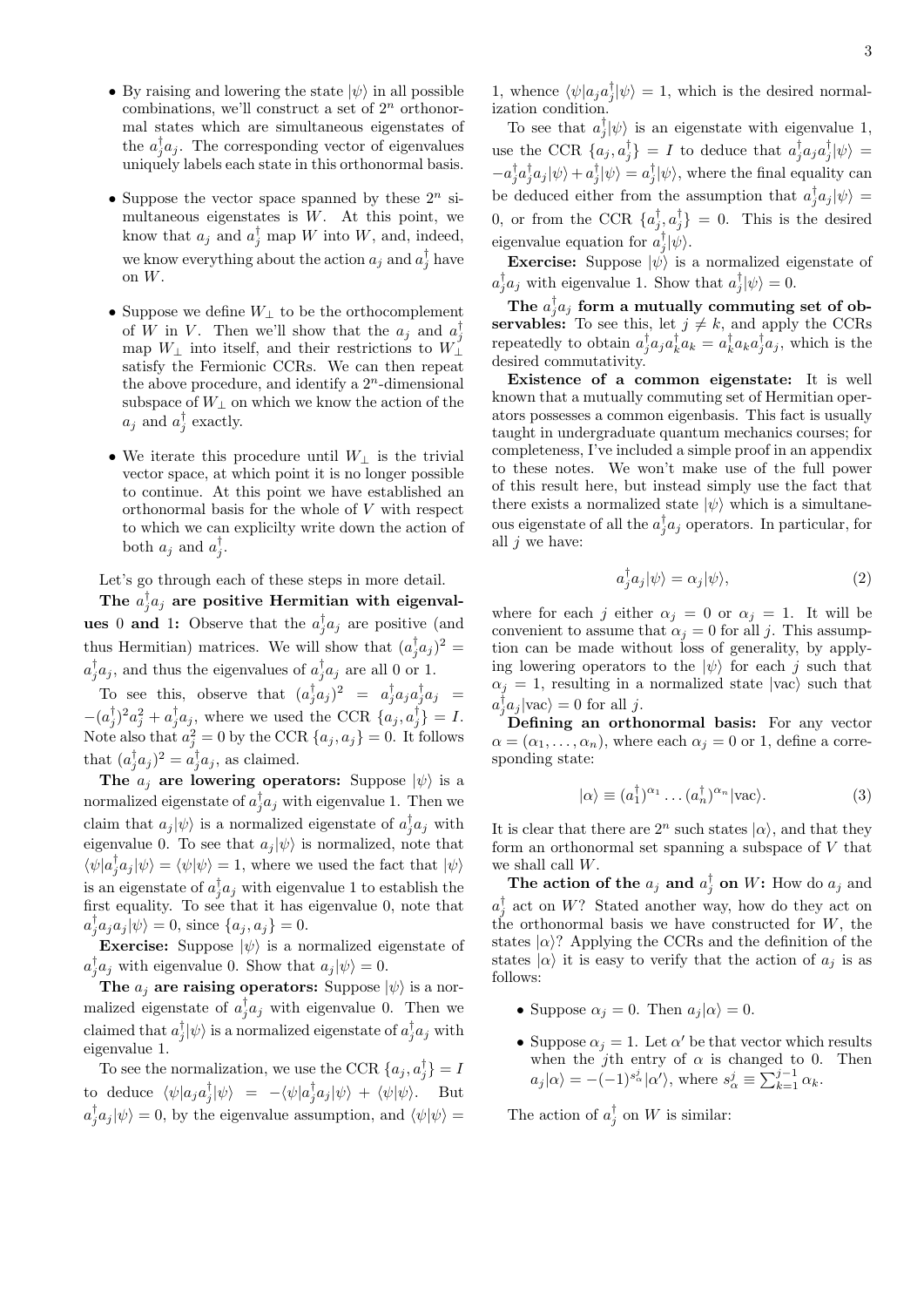- Suppose  $\alpha_j = 0$ . Let  $\alpha'$  be that vector which results when the j<sup>th</sup> entry of  $\alpha$  is changed to 1. Then  $a_j^{\dagger}|\alpha\rangle = -(-1)^{s^j_{\alpha}}|\alpha'\rangle$ , where  $s^j_{\alpha} \equiv \sum_{k=1}^{j-1} \alpha_k$ .
- Suppose  $\alpha_j = 1$ . Then  $a_j^{\dagger} | \alpha \rangle = 0$ .

Action of  $a_j$  and  $a_j^{\dagger}$  on  $W_{\perp}$ : We have described the action of the  $a_j$  and the  $a_j^{\dagger}$  on the subspace W. What of the action of these operators on the remainder of  $V$ ? To answer that question, we first show that  $a_j$  and  $a_j^{\dagger}$  map the orthocomplement  $W_\perp$  into itself.

To see this, let  $|\psi\rangle \in W_{\perp}$ , and consider  $a_j |\psi\rangle$ . We wish to show that  $a_j |\psi\rangle \in W_\perp$  also, i.e., that for any  $|\phi\rangle \in W$ we have  $\langle \phi | a_j | \psi \rangle = 0$ . This follows easily by considering the complex conjugate quantity  $\langle \psi | a_j^{\dagger} | \phi \rangle$ , and observing that  $a_j^{\dagger}|\phi\rangle \in W$ , since  $|\phi\rangle \in W$ , and thus  $\langle \psi | a_j^{\dagger} | \phi \rangle = 0$ . A similar argument shows that  $a_j^{\dagger}$  maps  $W_{\perp}$  into itself.

Consider now the operators  $\tilde{a}_j$  obtained by restricting  $a_j$  to  $W_\perp$ . Provided  $W_\perp$  is nontrivial it is clear that these operators satisfy the CCRs on  $W_{\perp}$ . Repeating the above argument, we can therefore identify a  $2^n$ dimensional subspace of  $W_{\perp}$  on which we can compute the action of  $\tilde{a}_j$  and  $\tilde{a}_j^{\dagger}$ , and thus of  $a_j$  and  $a_j^{\dagger}$ .

We may iterate this procedure many times, but the fact that V is finite dimensional means that the process must eventually terminate. At the point of termination we will have broken up  $V$  as a direct sum of some finite number  $d$  of orthonormal  $2^n$ -dimensional vector spaces,  $W_1, W_2, \ldots, W_d$ , and on each vector space we will have an orthonormal basis with respect to which the action of  $a_j$  and  $a_j^{\dagger}$  is known precisely.

Stated another way, we can introduce an orthonormal basis  $|\alpha, k\rangle$  for V, where  $\alpha$  runs over all *n*-bit vectors, and  $k = 1, \ldots, d$ , and such that the action of the  $a_i$  and  $a_j^{\dagger}$  is to leave k invariant, and to act on  $|\alpha\rangle$  as described above. In this representation it is clear that  $V$  can be regarded as a tensor product  $C^{2^n} \otimes C^d$ , with the action of  $a_j$  and  $a_j^{\dagger}$  trivial on the  $C^d$  component. We will call this the occupation number representation for the Fermi algebra  $a_i$ .

It's worth pausing to appreciate what has been achieved here: starting only from the CCRs for  $a_1, \ldots, a_n$ we have proved that V can be broken down into a tensor product of a  $2^n$ -dimensional vector space and a  $d$ dimensional vector space, with the  $a_i$ s acting nontrivially only on the  $2<sup>n</sup>$ -dimensional component. Furthermore, the action of the  $a_j$ s is completely known. I think it's quite remarkable that we can say so much: at the outset it wasn't even obvious that the dimension of V should be a multiple of  $2^n!$ 

When  $d = 1$  we will call this the *fundamental represen*tation for the Fermionic CCRs. (This is the terminology I use, but I don't know if it is standard or not.) Up to a change of basis it is clear that all other representations can be obtained by taking a tensor product of the fundamental representation with the trivial action on a d-dimensional vector space.

# C. Diagonalizing a Fermi quadratic Hamiltonian

Suppose  $a_1, \ldots, a_n$  satisfy the Fermionic CCRs, and we have a system with Hamiltonian

$$
H_{\text{free}} = \sum_{j} \alpha_j a_j^{\dagger} a_j, \tag{4}
$$

where  $\alpha_i \geq 0$  for each value of j. In physical terms, this is the Hamiltonian used to describe a system of free, i.e., non-interacting, Fermions.

Such Hamiltonians are used, for example, in the simplest possible quantum mechanical model of a metal, the Drude-Sommerfeld model, which treats the conduction electrons as free Fermions. Such a model may appear pretty simplistic (especially after we solve it, below), but actually there's an amazing amount of physics one can get out of such simple models. I won't dwell on these physical consequences here, but if you're unfamiliar with the Drude-Sommerfeld theory, you could profitably spend a couple of hours looking at the first couple of chapters in a good book on condensed matter physics, like Ashcroft and Mermin's "Solid State Physics", which explains the Drude-Sommerfeld model and its consequences in detail. (Why such a simplistic model does such a great job of describing metals is another long story, which I may come back to in a future post.)

Returning to the abstract Hamiltonian  $H_{\text{free}}$ , the positivity of the operators  $a_j^{\dagger} a_j$  implies that  $\langle \psi | H_{\text{free}} | \psi \rangle \ge 0$ for any state  $|\psi\rangle$ , and thus the ground state energy of  $H_{\text{free}}$  is non-negative. However, our earlier construction also shows that we can find at least one state  $|vac\rangle$  such that  $a_j^{\dagger} a_j |\text{vac}\rangle = 0$  for all j, and thus  $H_{\text{free}} |\text{vac}\rangle = 0$ . It follows that the ground state energy of  $H_{\text{free}}$  is exactly 0.

This result is easily generalized to the case where the  $\alpha_i$  have any sign, with the result that the ground state energy is  $\sum_j \min(0, \alpha_j)$ , and the ground state  $|\psi\rangle$  is obtained from  $|vac\rangle$  by applying the raising operator  $a_j$  for all j with  $\alpha_i < 0$ . More generally, the allowed energies of the excited states of this system correspond to sums over subsets of the  $\alpha_i$ .

Exercise: Express the excited states of the system in terms of  $|vac\rangle$ .

Just by the way, readers with an interest in computational complexity theory may find it interesting to note a connection between the spectrum of  $H_{\text{free}}$  and the *Subset*-Sum problem from computer science. The Subset-Sum problem is this: given a set of integers  $x_1, \ldots, x_n$ , with repetition allowed, is there a subset of those integers which adds up to a desired target,  $t$ ? Obviously, the problem of determining whether  $H_{\text{free}}$  has a particular energy is equivalent to the Subset-Sum problem, at least in the case where the  $\alpha_i$  are integers. What is interesting is that the Subset-Sum problem is known to be NP-Complete, in the language of computational complexity theory, and thus is regarded as computationally intractable. As a consequence, we deduce that the problem of determining whether a particular value for energy is in the spectrum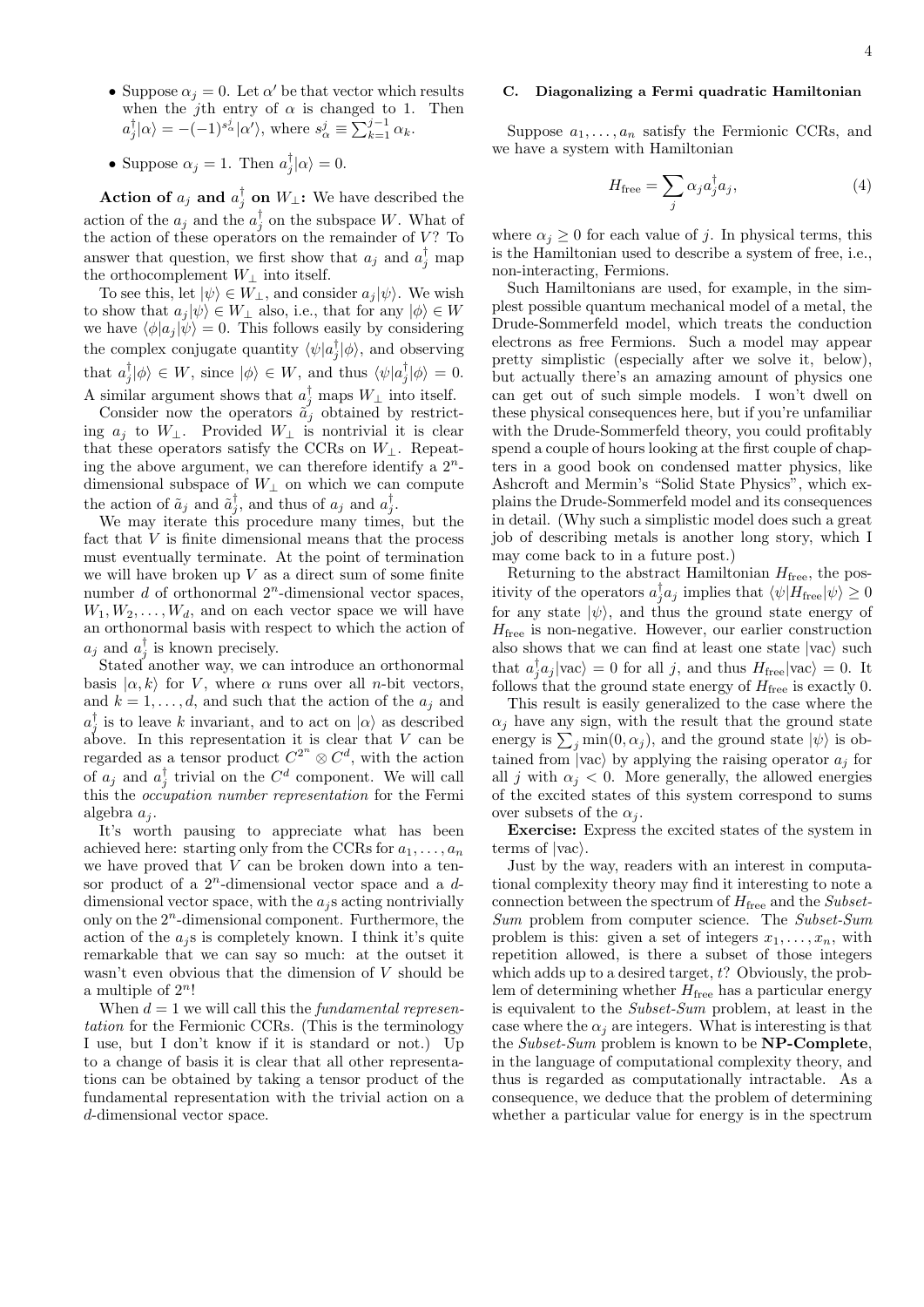of  $H_{\text{free}}$  is in general **NP-Hard**, i.e., at least as difficult as the NP-Complete problems. Similar results hold for the more general Fermi Hamiltonians considered below. Furthermore, this observation suggests the possibility of an interesting link between the physical problem of estimating the density of states, and classes of problems in computational complexity theory, such as the counting classes (e.g.,  $\#P$ ), and also to approximation problems.

Let's generalize our results about the spectrum of  $H_{\text{free}}$ . Suppose now that we have the Hamiltonian

$$
H = \sum_{jk} \alpha_{jk} a_j^{\dagger} a_k. \tag{5}
$$

Taking the adjoint of this equation we see that in order for H to be hermitian, we must have  $\alpha_{jk}^* = \alpha_{kj}$ , i.e., the matrix  $\alpha$  whose entries are the  $\alpha_{jk}$  is itself hermitian.

Suppose we introduce new operators  $b_1, \ldots, b_n$  defined by

$$
b_j \equiv \sum_{k=1}^n \beta_{jk} a_k,\tag{6}
$$

where  $\beta_{jk}$  are complex numbers. We are going to try to choose the  $\beta_{jk}$  so that (1) the operators  $b_j$  satisfy the Fermionic CCRs, and (2) when expressed in terms of the  $b_j$ , the Hamiltonian H takes on the same form as  $H_{\text{free}}$ , and thus can be diagonalized.

We begin by looking for conditions on the complex numbers  $\beta_{jk}$  such that the  $b_j$  operators satisfy Fermionic CCRs. Computing anticommutators we find

$$
\{b_j, b_k^{\dagger}\} = \sum_{lm} \beta_{jl} \beta_{km}^* \{a_l, a_m^{\dagger}\}.
$$
 (7)

Substituting the CCR  $\{a_l, a_m^{\dagger}\} = \delta_{lm} I$  and writing  $\beta_{km}^* = \beta_{mk}^{\dagger}$  gives

$$
\{b_j, b_k^{\dagger}\} = \sum_{lm} \beta_{jl} \delta_{lm} \beta_{mk}^{\dagger} I = (\beta \beta^{\dagger})_{jk} I \tag{8}
$$

where  $\beta\beta^{\dagger}$  denotes the matrix product of the matrix  $\beta$ with entries  $\beta_{jl}$  and its adjoint  $\beta^{\dagger}$ . To compute  $\{b_j, b_k\}$ we use the linearity of the anticommutator bracket in each term to express  $\{b_j, b_k\}$  as a sum over terms of the form  $\{a_l, a_m\}$ , each of which is 0, by the CCRs. As a result, we have:

$$
\{b_j, b_k\} = 0.\tag{9}
$$

It follows that provided  $\beta \beta^{\dagger} = I$ , i.e., provided  $\beta$  is unitary, the operators  $b_i$  satisfy the Fermionic CCRs.

Let's assume that  $\beta$  is unitary, and change our notation, writing  $u_{jk} \equiv \beta_{jk}$  in order to emphasize the unitarity of this matrix. We now have

$$
b_j = \sum_k u_{jk} a_k. \tag{10}
$$

Using the unitarity of  $u$  we can invert this equation to obtain

$$
a_j = \sum_k u_{jk}^\dagger b_k. \tag{11}
$$

Substituting this expression and its adjoint into  $H$  and doing some simplification gives us

$$
H = \sum_{lm} (u\alpha u^{\dagger})_{lm} b_l^{\dagger} b_m.
$$
 (12)

Since  $\alpha$  is hermitian, we can choose u so that  $u\alpha u^{\dagger}$  is diagonal, with entries  $\lambda_j$ , the eigenvalues of  $\alpha$ , giving us

$$
H = \sum_{j} \lambda_j b_j^{\dagger} b_j. \tag{13}
$$

This is of the same form as  $H_{\text{free}}$ , and thus the ground state energy and excitation energies may be computed in the same way as we described earlier.

What about the ground state of  $H$ ? Assuming that all the  $\lambda_j$  are non-negative, it turns out that a state  $|\psi\rangle$ satisfies  $a_j^{\dagger} a_j |\psi\rangle = 0$  for all j if and only if  $b_j^{\dagger} b_j |\psi\rangle = 0$  for all  $j$ , and so the ground state for the two sets of Fermi operators is the same.

This follows from a more general observation, namely, that  $a_j^{\dagger} a_j |\psi\rangle = 0$  if and only if  $a_j |\psi\rangle = 0$ . In one direction, this is trivial: just multiply  $a_i |\psi\rangle = 0$  on the left by  $a_j^{\dagger}$ . In the other direction, we multiply  $a_j^{\dagger}a_j|\psi\rangle = 0$  on the left by  $a_j$  to obtain  $a_j a_j^{\dagger} a_j |\psi\rangle = 0$ . Substituting the CCR  $a_j a_j^{\dagger} = -a_j^{\dagger} a_j + I$ , we obtain

$$
(-a_j^{\dagger} a_j^2 + a_j)|\psi\rangle = 0.
$$
 (14)

But  $a_j^2 = 0$ , so this simplifies to  $a_j |\psi\rangle = 0$ , as desired.

Returning to the question of determining the ground state, supposing  $a_j^{\dagger} a_j |\psi\rangle = 0$  for all j, we immediately have  $a_i |\psi\rangle = 0$  for all j, and thus  $b_i |\psi\rangle = 0$  for all j, since the  $b_j$  are linear functions of the  $a_j$ , and thus  $b_j^{\dagger}b_j|\psi\rangle = 0$ for all  $j$ . This shows that the ground state for the two sets of Fermi operators,  $a_j$  and  $b_j$ , is in fact the same. The excitations for  $H$  may be obtained by applying raising operators  $b_j^{\dagger}$  to the ground state.

**Exercise:** Suppose some of the  $\lambda_i$  are negative. Express the ground state of  $H$  in terms of the simultaneous eigenstates of the  $a_j^{\dagger} a_j$ .

The Hamiltonian  $H = \sum_{jk} \alpha_{jk} a_j^{\dagger} a_k$  we diagonalized earlier can be generalized to any Hamiltonian which is quadratic in Fermi operators, by which we mean it may contain terms of the form  $a_j^{\dagger} a_k, a_j a_k^{\dagger} a_k$  and  $a_j^{\dagger} a_k$ . We will not allow linear terms like  $a_j + a_j^{\dagger}$ . Additive constant terms  $\gamma I$  are easily incorporated, since they simply displace all elements of the spectrum by an amount  $\gamma$ . There are several ways one can write such a Hamiltonian, but the following form turns out to be especially convenient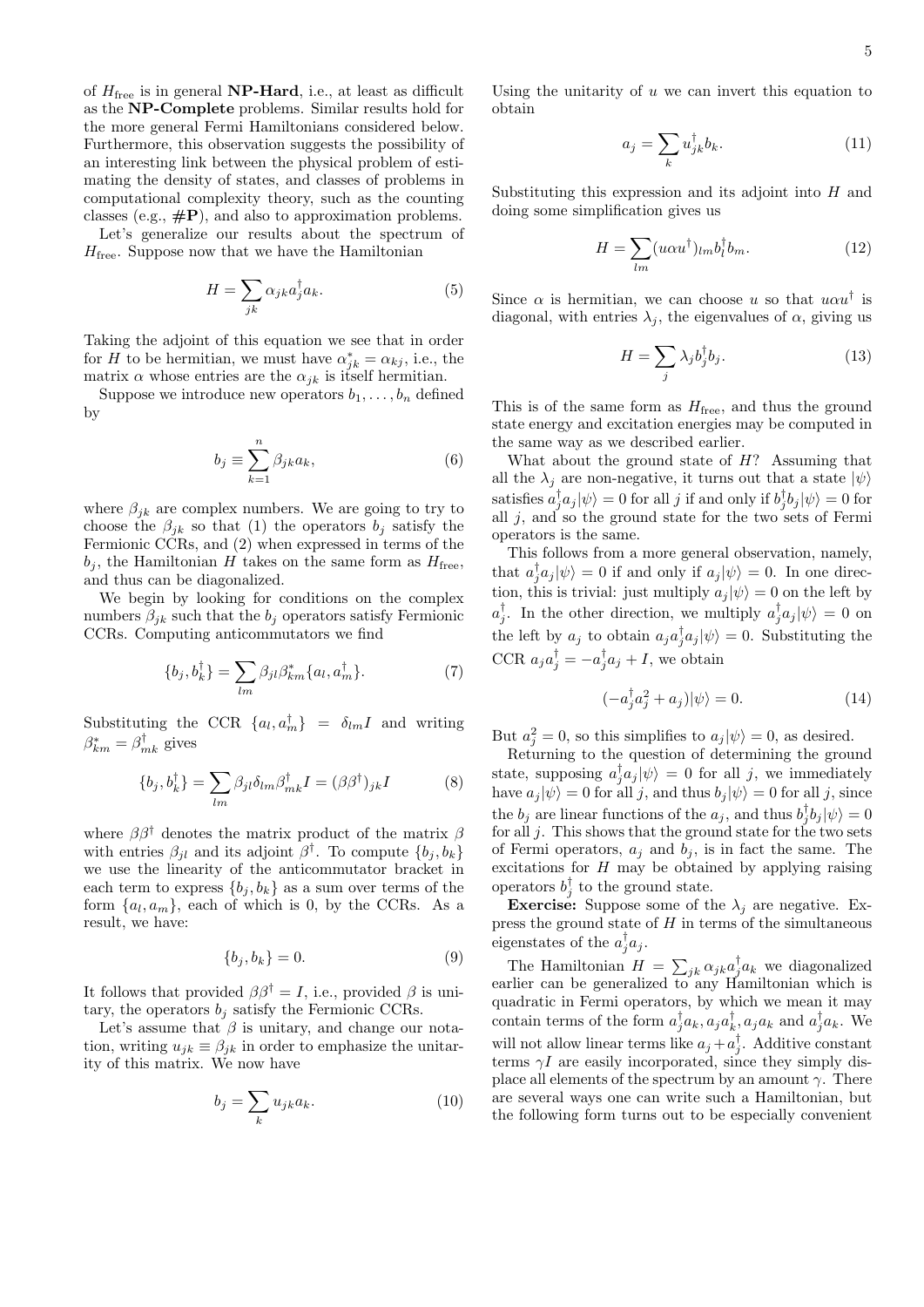for our purposes:

$$
H = \sum_{jk} \left( \alpha_{jk} a_j^{\dagger} a_k - \alpha_{jk}^* a_j a_k^{\dagger} + \beta_{jk} a_j a_k - \beta_{jk}^* a_j^{\dagger} a_k^{\dagger} \right) (15)
$$

The reader should spend a little time convincing themselves that for the class of Hamiltonians we have described, it is always possible to write the Hamiltonian in this form, up to an additive constant  $\gamma I$ , and with  $\alpha$ hermitian and  $\beta$  antisymmetric.

This class of Hamiltonian appears to have first been diagonalized in an appendix to a famous Annals of Physics paper by Lieb, Schultz and Mattis, dating to 1961 (volume 16, pages 407-466), and the procedure we follow is inspired by theirs. We begin by defining operators  $b_1, \ldots, b_n$ :

$$
b_j \equiv \sum_k \left( \gamma_{jk} a_k + \mu_{jk} a_k^{\dagger} \right). \tag{16}
$$

We will try to choose the complex numbers  $\gamma_{jk}$  and  $\mu_{jk}$ to ensure that: (1) the operators  $b_j$  satisfy Fermionic CCRs; and (2) when expressed in terms of the  $b_i$ , H has the same form as  $H_{\text{free}}$ , and so can be diagonalized.

A calculation shows that the condition  $\{b_j, b_k^{\dagger}\} = \delta_{jk}I$ is equivalent to the condition

$$
\gamma \gamma^{\dagger} + \mu \mu^{\dagger} = I, \tag{17}
$$

while the condition  ${b_i, b_k} = 0$  is equivalent to the condition

$$
\gamma \mu^T + \mu \gamma^T = 0. \tag{18}
$$

These are straightforward enough equations, but their meaning is perhaps a little mysterious. More insight into their structure is obtained by rewriting the connection between the  $a_i$ s and the  $b_i$ s in an equivalent form using vectors whose individual entries are not numbers, but rather are operators such as  $a_j$  and  $b_j$ , and using a block matrix with blocks  $\gamma, \mu, \mu^*$  and  $\gamma^*$ :

$$
\begin{bmatrix} b_1 \\ \vdots \\ b_n \\ b_1^{\dagger} \\ \vdots \\ b_n^{\dagger} \end{bmatrix} = \begin{bmatrix} \gamma & \mu \\ \mu^* & \gamma^* \end{bmatrix} \begin{bmatrix} a_1 \\ \vdots \\ a_n \\ a_1^{\dagger} \\ \vdots \\ a_n^{\dagger} \end{bmatrix} . \tag{19}
$$

The conditions derived above for the  $b_i$ s to satisfy the CCRs are equivalent to the condition that the transformation matrix

$$
T \equiv \left[ \begin{array}{cc} \gamma & \mu \\ \mu^* & \gamma^* \end{array} \right] \tag{20}
$$

is unitary, which is perhaps a somewhat less mysterious condition than the earlier equations involving  $\gamma$  and  $\mu$ . One advantage of this representation is that it makes it easy to find an expression for the  $a_j$  in terms of the  $b_i$ , simply by inverting this unitary transformation, to obtain:

$$
\begin{bmatrix} a_1 \\ \vdots \\ a_n \\ a_1^\dagger \\ \vdots \\ a_n^\dagger \end{bmatrix} = T^\dagger \begin{bmatrix} b_1 \\ \vdots \\ b_n \\ b_1^\dagger \\ \vdots \\ b_n^\dagger \end{bmatrix} . \tag{21}
$$

The next step is to rewrite the Hamiltonian in terms of the  $b_i$  operators. To do this, observe that:

$$
H = [a_1^{\dagger} \dots a_n^{\dagger} a_1 \dots a_n] \begin{bmatrix} \alpha & -\beta^* \\ \beta & -\alpha^* \end{bmatrix} \begin{bmatrix} a_1 \\ \vdots \\ a_n \\ a_1^{\dagger} \\ \vdots \\ a_n^{\dagger} \end{bmatrix} .
$$
 (22)

It is actually this expression for  $H$  which motivated the original special form which we chose for  $H$ . The expression is convenient, for it allows us to easily transform back and forth between H expressed in terms of the  $a_i$ and H in terms of the  $b_i$ . We already have an expression in terms of the  $b_j$  operators for the column vector containing the a and  $a^{\dagger}$  terms. With a little algebra this gives rise to a corresponding expression for the row vector containing the  $a^{\dagger}$  and a terms:

$$
[a_1^{\dagger} \dots a_n^{\dagger} a_1 \dots a_n] = [b_1^{\dagger} \dots b_n^{\dagger} b_1 \dots b_n]T.
$$
 (23)

This allows us to rewrite the Hamiltonian as

$$
H = [b^{\dagger}b] T M T^{\dagger} \begin{bmatrix} b \\ b^{\dagger} \end{bmatrix}, \qquad (24)
$$

where we have used the shorthand  $[b^{\dagger}b]$  to denote the vector with entries  $b_1^{\dagger}, \ldots, b_n^{\dagger}, b_1, \ldots, b_n$ , and

$$
M = \begin{bmatrix} \alpha & -\beta^* \\ \beta & -\alpha^* \end{bmatrix} . \tag{25}
$$

Supposing we can choose T such that  $TMT^{\dagger}$  is diagonal, we see that the Hamiltonian can be expressed in the form of  $H_{\text{free}}$ , and the energy spectrum found, following our earlier methods.

Since  $\alpha$  is hermitian and  $\beta$  antisymmetric it follows that M also is hermitian, and so can be diagonalized for some choice of unitary T. However, the fact that the  $b_i$ s must satisfy the CCRs constrains the class of  $T_s$  available to us. We need to show that such a  $T$  can be used to do the diagonalization.

We will give a heuristic and somewhat incomplete proof that this is possible, before making some brief remarks about what is required for a rigorous proof. I've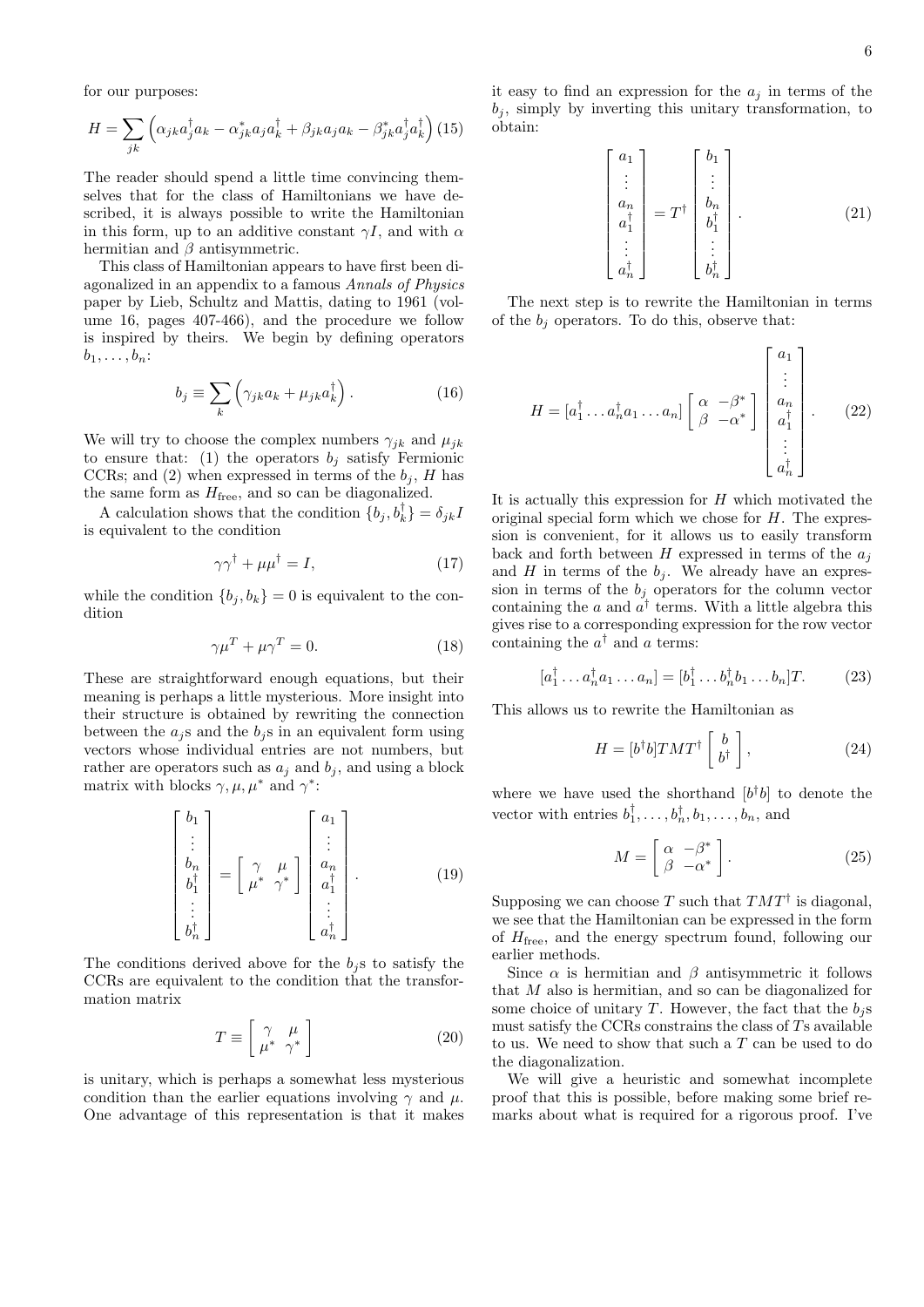omitted the rigorous proof, since the way I understand it is uses a result from linear algebra that, while beautiful, I don't want to explain in full detail here.

Suppose  $T$  is any unitary such that

$$
TMT^{\dagger} = \begin{bmatrix} d & 0 \\ 0 & -d \end{bmatrix}, \tag{26}
$$

where  $d$  is diagonal, and we used the special form of  $M$ to deduce that the eigenvalues are real and appear in matched pairs  $\pm \lambda$ . We'd like to show that T can be chosen to be of the desired special form. To see that this is plausible, consider the map  $X \to SX^*S^{\dagger}$ , where S is a block matrix:

$$
S = \left[ \begin{array}{cc} 0 & I \\ I & 0 \end{array} \right]. \tag{27}
$$

Applying this map to both sides of the earlier equation we obtain

$$
ST^*M^*T^TS^\dagger = \begin{bmatrix} -d & 0\\ 0 & d \end{bmatrix} = -TMT^\dagger. \tag{28}
$$

But  $M^* = -S^{\dagger}MS$ , and so we obtain:

$$
-ST^*S^{\dagger}MST^TS^{\dagger} = -TMT^{\dagger}.
$$
 (29)

It is at least plausible that we can choose  $T$  such that  $ST^*S^{\dagger} = T$ , which would imply that T has the required form. What this actually shows is, of course, somewhat weaker, namely that  $T^{\dagger}ST^*S^{\dagger}$  commutes with M.

One way of obtaining a rigorous proof is to find a T satisfying

$$
TMT^{\dagger} = \begin{bmatrix} d & 0 \\ 0 & -d \end{bmatrix}, \tag{30}
$$

and then to apply the cosine-sine (or CS) decomposition from linear algebra, which provides a beautiful way of representing block unitary matrices, and which, in this instance, allows us to obtain a T of the desired form with just a little more work. The CS decomposition may be found, for example, as Theorem VII.1.6 on page 196 of Bhatia's book "Matrix Analysis" (Springer-Verlag, New York, 1997).

Problem: Can we extend these results to allow terms in the Hamiltonian which are linear in the Fermi operators?

#### III. THE JORDAN-WIGNER TRANSFORM

In this section we describe the Jordan-Wigner transform, explaining how it can be used to map a system of qubits (i.e.,  $\text{spin-}\frac{1}{2}$  systems) to a system of Fermions, and vice versa. We also explain a nice applications of these ideas, to solving one-dimensional quantum spin systems.

Suppose we have an  $n$ -qubit system, with the usual state space  $C^{2^n}$ , and Pauli operators  $X_j, Y_j, Z_j$  acting on qubit  $j$ . We are going to use these operators to *define* a set of  $a_j$  operators acting on  $C^{2^n}$ , and satisfying the Fermionic CCRs.

To begin, suppose for the sake of argument that we have found such a set of operators. Then from our earlier discussion the action of the  $a_i$  operators in the occupation number representation  $|\alpha\rangle = |\alpha_1, \ldots, \alpha_n\rangle$  must be as follows:

- Suppose  $\alpha_j = 0$ . Then  $a_j |\alpha\rangle = 0$ .
- Suppose  $\alpha_j = 1$ . Let  $\alpha'$  be that vector which results when the j<sup>th</sup> entry of  $\alpha$  is changed to 0. Then  $a_j |\alpha\rangle = -(-1)^{s^j_\alpha} |\alpha'\rangle$ , where  $s^j_\alpha \equiv \sum_{k=1}^{j-1} \alpha_k$ .

If we identify the occupation number state  $|\alpha\rangle$  with the corresponding computational basis state  $|\alpha\rangle$ , then this suggests taking as our definition

$$
a_j \equiv -\left(\otimes_{k=1}^{j-1} Z_k\right) \otimes \sigma_j,\tag{31}
$$

where  $\sigma_i$  is used to denote the matrix  $\sigma \equiv |0\rangle\langle 1|$  acting on the jth qubit. It is easily verified that these operators satisfy the Fermionic CCRs. This definition of the  $a_i$ is known as the Jordan-Wigner transform. It allows us to define a set of operators  $a_j$  satisfying the Fermionic CCRs in terms of the usual operators we use to describe qubits, or spin- $\frac{1}{2}$  systems.

The Jordan-Wigner transform can be inverted, allowing us to express the Pauli operators in terms of the Fermionic operators  $a_1, \ldots, a_n$ . In particular, we have

$$
Z_j = a_j a_j^{\dagger} - a_j^{\dagger} a_j. \tag{32}
$$

This observation may also be used to obtain an expression for  $X_j$  by noting that  $X_j = \sigma_j + \sigma_j^{\dagger}$ , and thus:

$$
X_j = -(Z_1 \dots Z_{j-1})(a_j + a_j^{\dagger}). \tag{33}
$$

Substituting in the expressions for  $Z_1, \ldots, Z_{j-1}$  in terms of the Fermionic operators gives the desired expression for  $X_i$  in terms of the Fermionic operators. Similarly, we have

$$
Y_j = i(Z_1 \dots Z_{j-1})(a_j^{\dagger} - a_j), \tag{34}
$$

which, together with the expression for the  $Z_j$  operators, enables us to express  $Y_j$  solely in terms of the Fermionic operators.

These expressions for  $X_j$  and  $Y_j$  are rather inconvenient, involving as they do products of large numbers of Fermi operators. Remarkably, however, for certain simple products of Pauli operators it is possible to obtain quite simple expressions in terms of the Fermi operators. In particular, with a little algebra we see that:

$$
Z_j = a_j a_j^{\dagger} - a_j^{\dagger} a_j
$$
  

$$
X_j X_{j+1} = (a_j^{\dagger} - a_j)(a_{j+1} + a_{j+1}^{\dagger})
$$